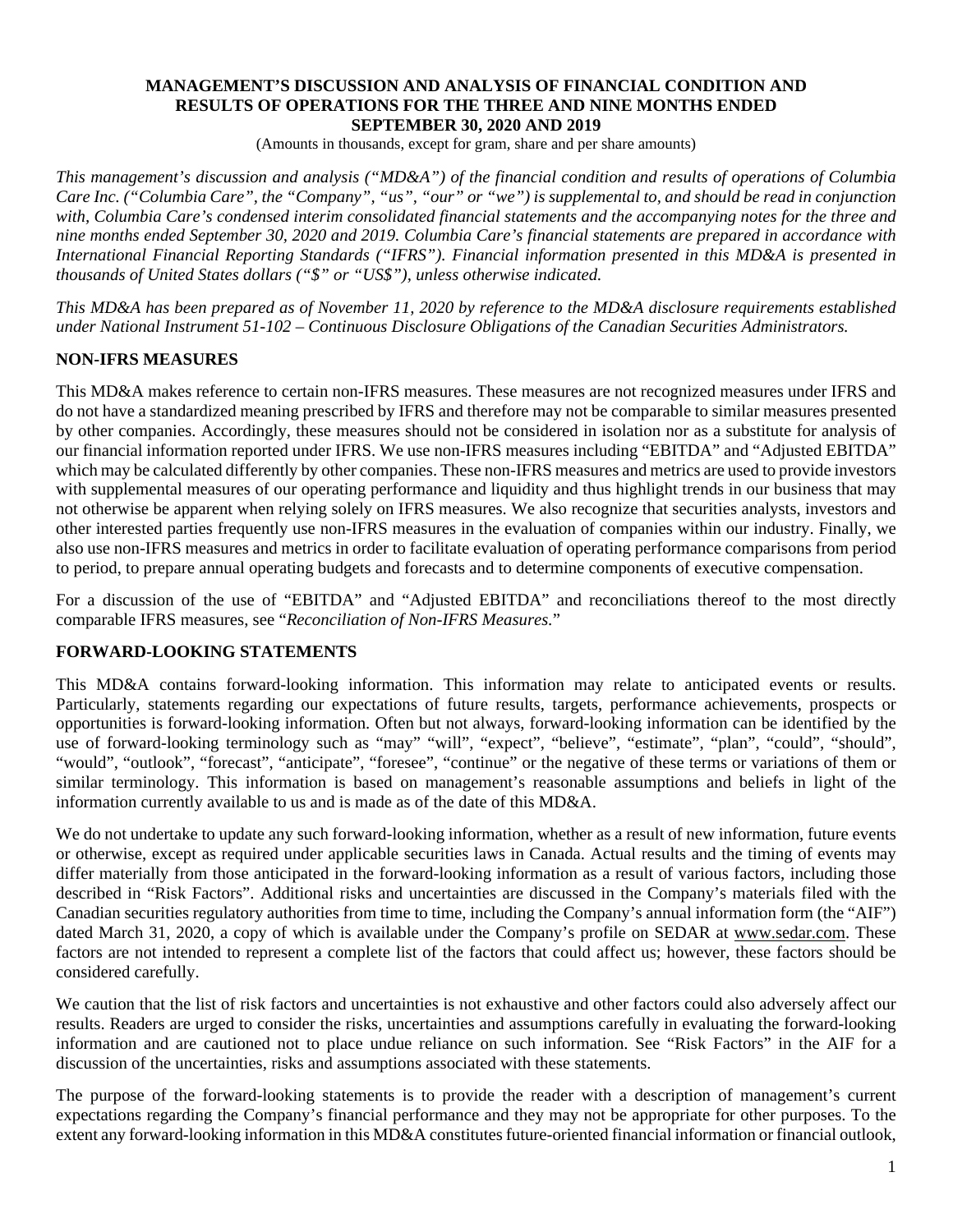within the meaning of applicable securities laws, such information is being provided to demonstrate the potential of the Company and readers are cautioned that this information may not be appropriate for any other purpose. Future-oriented financial information and financial outlook, as with forward-looking information generally, are based on current assumptions and subject to risks, uncertainties and other factors. Furthermore, unless otherwise stated, the forward-looking statements contained in this MD&A are made as of the date of this MD&A, and we have no intention and undertake no obligation to update or revise any forward-looking statements, whether as a result of new information, future events or otherwise, except as required by applicable securities laws. The forward-looking statements contained in this MD&A are expressly qualified by this cautionary statement.

# **OVERVIEW OF COLUMBIA CARE**

The Company's common shares are listed on the Aequitas NEO Exchange under the symbol "CCHW", on the Canadian Securities Exchange under the symbol "CCHW", on the OTCQX Best Market under the symbol "CCHWF" and on the Frankfurt Stock Exchange under the symbol "3LP". The Company's principal business activity is the production and sale of cannabis as regulated by the regulatory bodies and authorities of the jurisdictions in which we operate.

Columbia Care is comprised of the following companies: Columbia Care Inc., Columbia Care LLC, TGS Global, LLC, Columbia Care NY LLC, Curative Health LLC, Curative Health Cultivation LLC, Salubrious Wellness Clinic, Inc., Columbia Care – Arizona, Tempe, L.L.C., 203 Organix, LLC, Columbia Care – Arizona, Prescott, L.L.C., Patriot Care Corp., Columbia Care DC LLC, Mission Bay, LLC, Focused Health LLC, Columbia Care Delaware, LLC, Columbia Care Puerto Rico LLC, Columbia Care Pennsylvania LLC, Columbia Care OH LLC, Columbia Care MD LLC, Better-Gro Companies, L.L.C. d/b/a Columbia Care Florida, Columbia Care New Jersey LLC, Columbia Care Industrial Hemp LLC, Columbia Care Eastern Virginia LLC, VentureForth, LLC, Oveom, LLC, CCUT Pharmacy, LLC, Columbia Care Adopt-A-Family Corp., Columbia Care International Holdco LLC, Columbia Care UK Limited, Columbia Care Deutschland GmbH and Leafy Greens.

We strive to be the premier provider of cannabis-related products in each of the markets in which we operate. Our mission is to improve lives by providing cannabis-based health and wellness solutions through community partnerships, research, education and the responsible use of our products as a natural means to alleviate symptoms and improve the quality of life of our patients and customers.

# **HOW WE ASSESS OUR BUSINESS**

We utilize several metrics to measure and track the performance and progress of our business. We refer to certain key performance indicators used by us and also generally used by our competitors in the global cannabis industry. Some of the metrics used by us are not defined under IFRS. See *Reconciliation of Non-IFRS Measures*.

#### *Revenue*

In accordance with IFRS 15, revenue is recognized when a customer obtains control of promised goods or services. The amount of revenue reflects the consideration to which Columbia Care expects to be entitled to receive in exchange for these goods or services. Columbia Care applies the following five-step analysis to determine whether, how much and when revenue is recognized: (1) Identify the contract with the customer; (2) Identify the performance obligation in the contract; (3) Determine the transaction price; (4) Allocate the transaction price to the performance obligation in the contract; and (5) Recognize revenue when or as Columbia Care satisfies a performance obligation.

Under IFRS 15, revenue from the sale of medicinal cannabis and derivative products is generally recognized at a point in time when control over the goods has been transferred to the customer. Payment is generally due prior to transfer of the goods and is recognized as revenue upon the satisfaction of the performance obligation. Columbia Care satisfies its performance obligation and transfers control upon delivery and acceptance by the customer, the timing of which is consistent with Columbia Care's previous revenue recognition policy. In instances where customers pay an annual membership fee, the customer will generally receive the benefit of the membership evenly over the period and as a result, Columbia Care will recognize revenue using an output method measure of progress on a straight-line basis over the membership period.

#### *Gross Profit before Fair Value Adjustments to Biological Assets and Inventory*

Gross Profit before Fair Value Adjustments to Biological Assets and Inventory reflects our revenue less our production costs primarily consisting of labor, materials, rent and facilities, supplies, overhead, depreciation expense for production equipment, shipping, packaging and other expenses required to grow and manufacture cannabis products.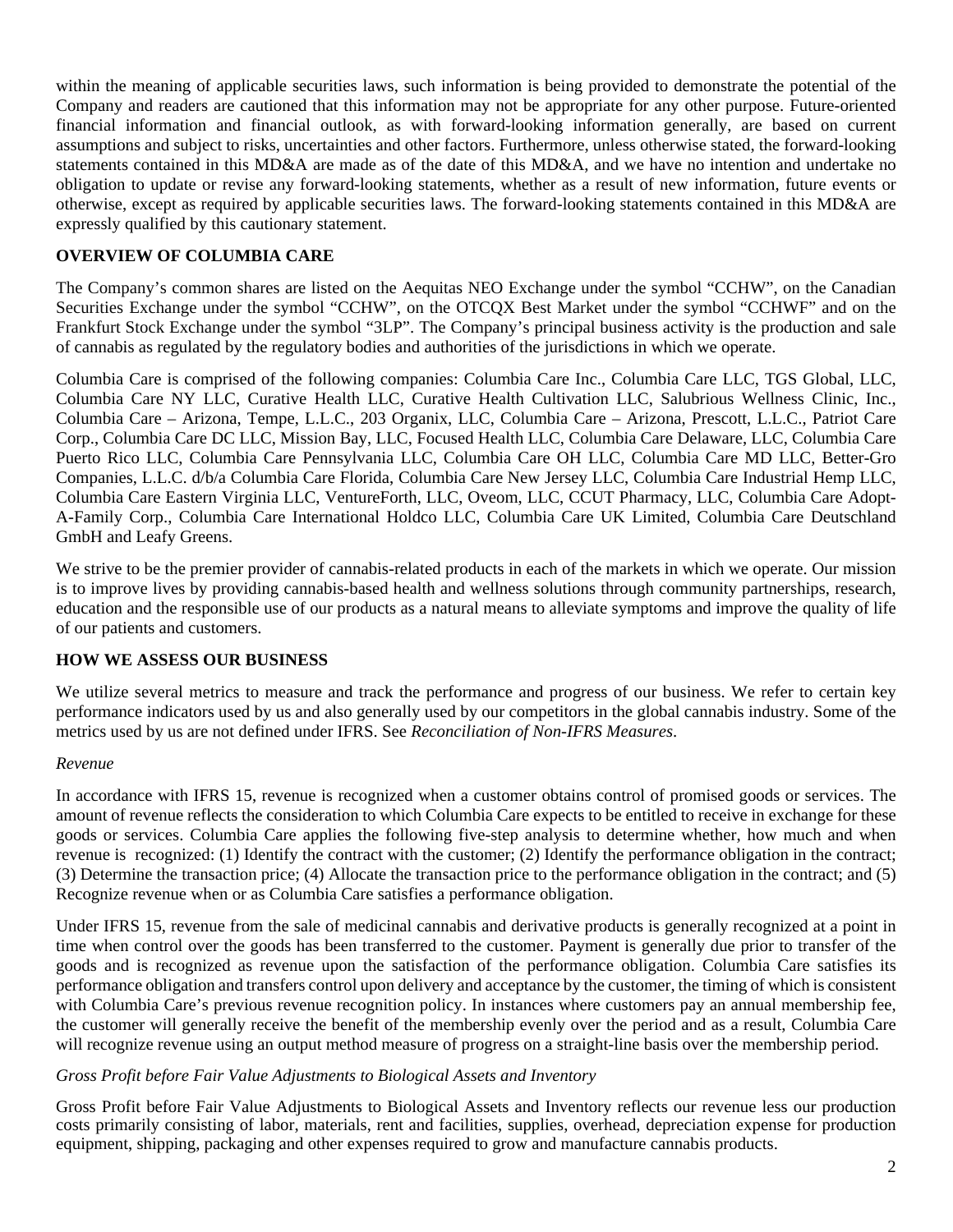# *Gross Profit after Fair Value Adjustments to Biological Assets and Inventory*

Production costs related to the transformation of biological assets to the point of harvest are capitalized and included in the fair value measurement of the biological assets. Once goods are sold, the associated capitalized costs are recognized as production costs in the statement of operations for the period.

Gross Profit after Fair Value Adjustments to Biological Assets and Inventory is based on Gross Profit before Fair Value Adjustments to Biological Assets and Inventory and includes: (i) fair value adjustments to our biological assets, consisting of cannabis plants measured at fair value less cost to sell up to the point of harvest and (ii) fair value adjustments relieved from inventory when sold. Harvested cannabis is transferred from biological assets at their fair value less cost to sell at harvest, which becomes the deemed cost for inventory which, upon sale, the fair value cost adjustment portion is expensed to finished harvest inventory sold.

As discussed in the notes to our financial statements, there is no active market for unharvested plants in certain states, and determination of the fair value of the biological assets requires us to make assumptions about how market participants assign fair values to these assets. These assumptions primarily relate to estimating the stage of growth of the cannabis plant, selling and other fulfillment costs, average selling prices and expected yields for the plants. See *Critical Accounting Estimate – Biological Assets*.

# *Operating Expenses*

Operating expenses primarily include share-based compensation, salaries and benefits, professional fees, rent and facilities expenses, depreciation and amortization, advertising and promotion expenses, licenses, fees and taxes, pursuit expenses and other general and administrative expenses.

# *EBITDA*

We believe EBITDA is a useful measure to assess the performance of Columbia Care as it provides meaningful operating results by excluding the effects of expenses that are not reflective of our operating business performance. We define EBITDA as net income (loss) before (i) depreciation and amortization; (ii) income taxes; and (iii) interest expense and debt amortization. See *Reconciliation of Non-IFRS Measures*.

# *Adjusted EBITDA*

We believe Adjusted EBITDA is a useful measure to assess the performance of Columbia Care as it provides more meaningful operating results by excluding the effects of certain expenses that are not reflective of our operating business performance and other one-time or non-recurring expenses. We define Adjusted EBITDA as EBITDA before (i) fair value gains or losses arising from biological assets and derivative liabilities; (ii) share-based compensation expense; and (iii) acquisition and non-recurring items deemed unrelated to current operations. See *Reconciliation of Non-IFRS Measures*.

# **COLUMBIA CARE OBJECTIVES AND FACTORS AFFECTING OUR PERFORMANCE**

As one of the largest fully-integrated operators in the global cannabis industry, our strategy to grow our business is comprised of the following key components:

- Expansion and development within and outside our current markets
- Customer-centric, provider-based model to leverage health and wellness focus
- Proprietary product portfolio
- Intellectual property and data-driven innovation

Our performance and future success are dependent on several factors. These factors are also subject to inherent risks and challenges, some of which are discussed below.

In general, our future financial results are subject to significant potential fluctuations caused by, among other things, fair value adjustments to biological assets and inventory sold, growth of sales volume in new and existing markets and our ability to control operating expenses. In addition, our financial results may be impacted significantly by changes to the regulatory environment in which we operate, both on a local, state and federal level.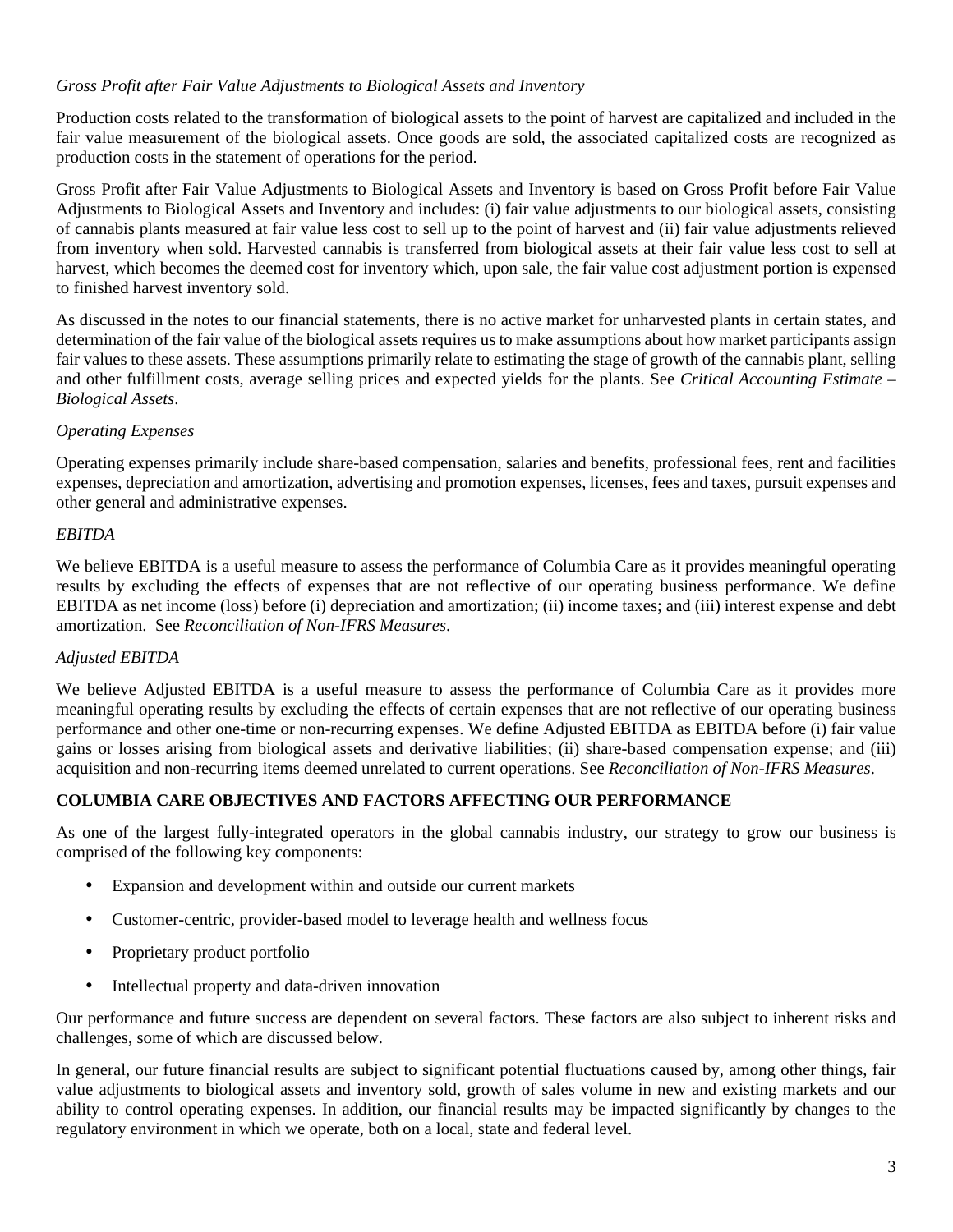Introduction of rules related to the current COVID-19 pandemic may restrict our ability to operate. Imposition of such rules in any of our markets, other disruptions to our markets caused by the COVID-19 pandemic, or our inability to maintain sufficient staffing levels due to COVID-19, may have a material impact on our sales, financial position and cash reserves.

# Branding

We have established a national branding strategy across each of the jurisdictions in which we operate. Maintaining and growing our brand appeal domestically and internationally is critical to our continued success.

# Regulation

We are subject to the local and federal laws in the jurisdictions in which we operate. Outside of the United States, our products may be subject to tariffs, treaties and various trade agreements as well as laws affecting the importation of consumer goods. We hold all required licenses for the production and distribution of our products in the jurisdictions in which we operate and continuously monitor changes in laws, regulations, treaties and agreements.

# Product Innovation and Consumer Trends

Our business is subject to changing consumer trends and preferences, which is dependent, in part, on continued consumer interest in new products. The success of new product offerings, depends upon a number of factors, including our ability to (i) accurately anticipate customer needs; (ii) develop new products that meet these needs; (iii) successfully commercialize new products; (iv) price products competitively; (v) produce and deliver products in sufficient volumes and on a timely basis; and (vi) differentiate product offerings from those of competitors.

# Growth Strategies

We have a successful history of growing revenue and we believe we have a strong domestic and international strategy aimed at continuing our history of expansion in both current and new markets. Our future depends, in part, on our ability to implement our growth strategy including (i) product innovations; (ii) penetration into new markets; (iii) growth in pharmaceutical and distributor partnerships; (iv) future development of e-commerce distribution capabilities; and (v) improvements in operating income, gross profit and operating expense margins. Our ability to implement this growth strategy depends, among other things, on our ability to develop new products that appeal to consumers, maintain and expand brand loyalty, maintain and improve pharmaceutical quality products and brand recognition, maintain and improve competitive position in the markets, and identify and successfully enter and market products in new geographic areas and segments.

# **RECENT DEVELOPMENTS**

Below is a summary of recent developments:

- In March 2020, the World Health Organization declared coronavirus COVID-19 a global pandemic. The outbreak of this contagious disease, along with the related adverse public health developments, have negatively affected workforces, economies, and financial markets on a global scale. Although our medical dispensaries may be considered essential services and therefore may be allowed to remain operational, our adult-use operations may not be allowed to remain open during the COVID-19 crisis. During the first half of 2020, our operations in Massachusetts were affected by temporary shutdown of adult-use operations and in Illinois and California by rules related to social distancing and limiting the Company's retail operations to curb-side pick-up. Our operating results were not materially impacted during the three months ended September 30, 2020. Currently, we are closely monitoring the impact of the pandemic on all aspects of its business and it is not possible for us to predict the duration or magnitude of the adverse results of the outbreak and its effects on our business or results of operations.
- In July 2020, we closed on sale leaseback transaction in which 2 properties located in New Jersey sold for \$12,385, which was approximately the cost of the properties.
- In September 2020, we completed our acquisition of The Green Solution ("TGS"), the largest vertically integrated cannabis operator in Colorado. TGS fully integrated portfolio includes 23 dispensaries and six cultivation and manufacturing facilities.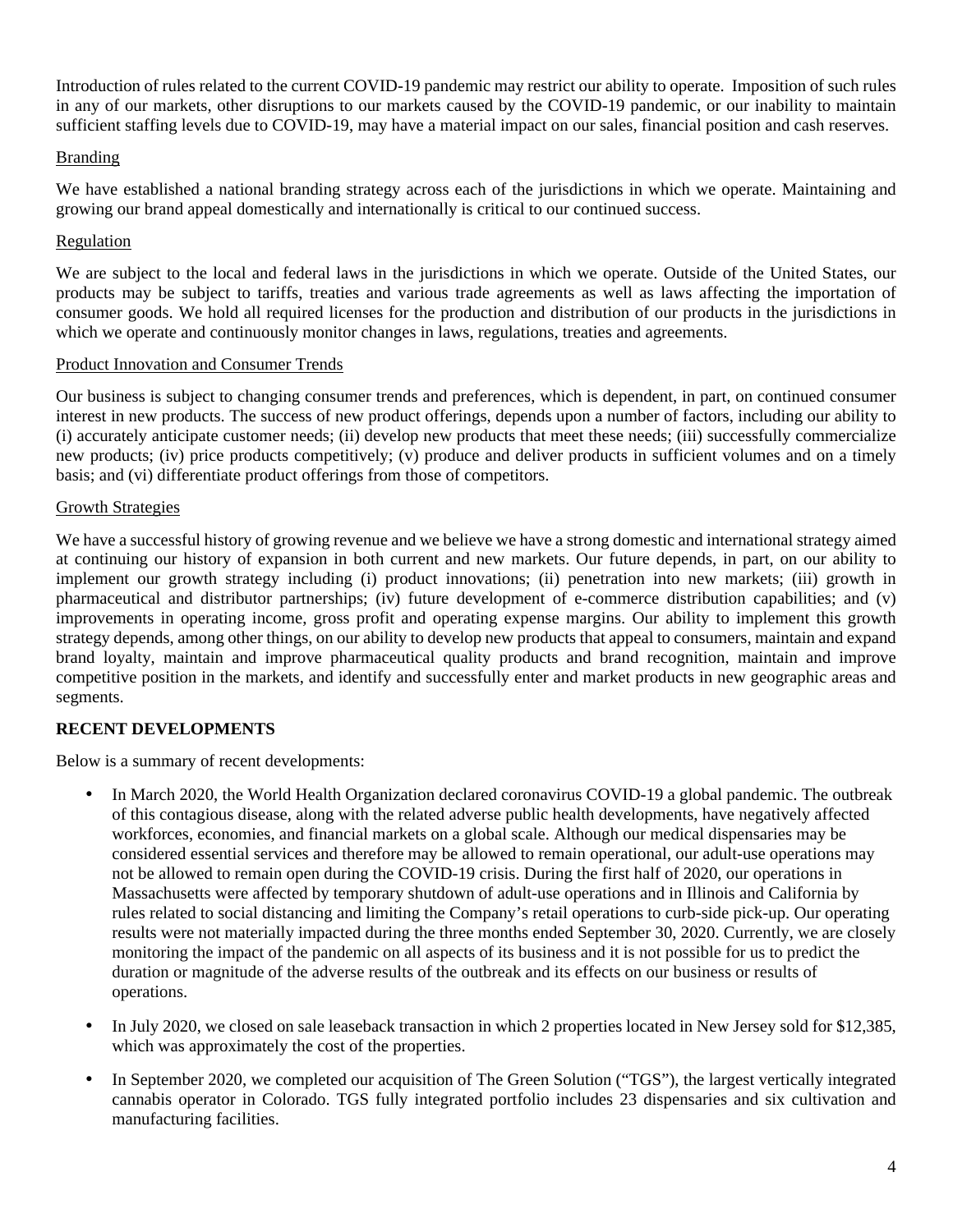- In September 2020, we signed a definitive purchase agreement to purchase Project Cannabis, a cannabis company based in Los Angeles, California.
- In October 2020, we issued 20,000 units (the "October Units") under our senior secured indenture via a private placement for aggregate gross proceeds of approximately \$20,400. Each October Unit is comprised of (i) \$1,000 principal amount of 13.00% Notes and (ii) 60 common share purchase warrants with an exercise price of \$5.84 (Canadian Dollars).

# **SELECTED FINANCIAL INFORMATION**

The following tables set forth selected consolidated financial information derived from our audited consolidated financial statements, the consolidated financial statements, and the respective accompanying notes prepared in accordance with IFRS.

During the periods discussed herein, we have not made business acquisitions or discontinued operations, and our accounting policies have remained consistent. The selected and summarized consolidated financial information below may not be indicative of our future performance.

Statement of operations:

|                                                                          | <b>Three Months Ended</b> |             |                       |             | <b>Nine Months Ended</b> |           |               |                       |  |
|--------------------------------------------------------------------------|---------------------------|-------------|-----------------------|-------------|--------------------------|-----------|---------------|-----------------------|--|
|                                                                          | September 30,<br>2020     |             | September 30,<br>2019 |             | September 30,<br>2020    |           |               | September 30,<br>2019 |  |
| Revenues, net                                                            | $\mathcal{S}$             | 48,703      | $\mathcal{S}$         | 22,120      | $\mathbb{S}$             | 103,439   | <sup>\$</sup> | 54,287                |  |
| Production costs                                                         |                           | (31, 472)   |                       | (16, 830)   |                          | (68,035)  |               | (39,167)              |  |
| Gross profit excluding change in fair value of                           |                           |             |                       |             |                          |           |               |                       |  |
| biological assets and inventory sold                                     |                           | 17,231      |                       | 5,290       |                          | 35,404    |               | 15,120                |  |
|                                                                          |                           |             |                       |             |                          |           |               |                       |  |
| Decrease in fair value of inventory sold                                 |                           | (22, 239)   |                       | (21,992)    |                          | (60, 328) |               | (45,221)              |  |
| Increase in fair value of biological assets                              |                           | 34,299      |                       | 32,381      |                          | 72,625    |               | 48,811                |  |
| Gross profit                                                             |                           | 29,291      |                       | 15,679      |                          | 47,701    |               | 18,710                |  |
| Operating expenses                                                       |                           | (33, 648)   |                       | (33, 819)   |                          | (94, 796) |               | (95,013)              |  |
| Other expense, net                                                       |                           | (6,864)     |                       | (458)       |                          | (11, 477) |               | (176)                 |  |
| Income tax expense                                                       |                           | (315)       |                       | (1,264)     |                          | (949)     |               | (2,233)               |  |
| Net loss                                                                 |                           | (11, 536)   |                       | (19, 862)   |                          | (59, 521) |               | (78, 712)             |  |
| Net loss attributable to non-controlling interest                        |                           | (681)       |                       | (1,599)     |                          | (4, 422)  |               | (1,947)               |  |
| Net loss attributable to Columbia Care Inc.                              |                           | (10, 855)   | $\mathcal{S}$         | (18, 263)   |                          | (55,099)  | \$.           | (76, 765)             |  |
| Loss per share attributable to Columbia Care<br>Inc. - based and diluted | \$                        | $(0.05)$ \$ |                       | $(0.08)$ \$ |                          | (0.25)    | -S            | (0.37)                |  |

Summary of balance sheet items:

|                                    | September 30, | December 31,<br>2019 |      |         |  |
|------------------------------------|---------------|----------------------|------|---------|--|
| <b>Total Assets</b>                |               | 741,428              | - \$ | 402,276 |  |
| <b>Total Liabilities</b>           |               | 394,619              | - \$ | 135,344 |  |
| <b>Total Long-Term Liabilities</b> | \$.           | 302,954              |      | 99,942  |  |
| <b>Total Equity</b>                |               | 346,809              |      | 266,932 |  |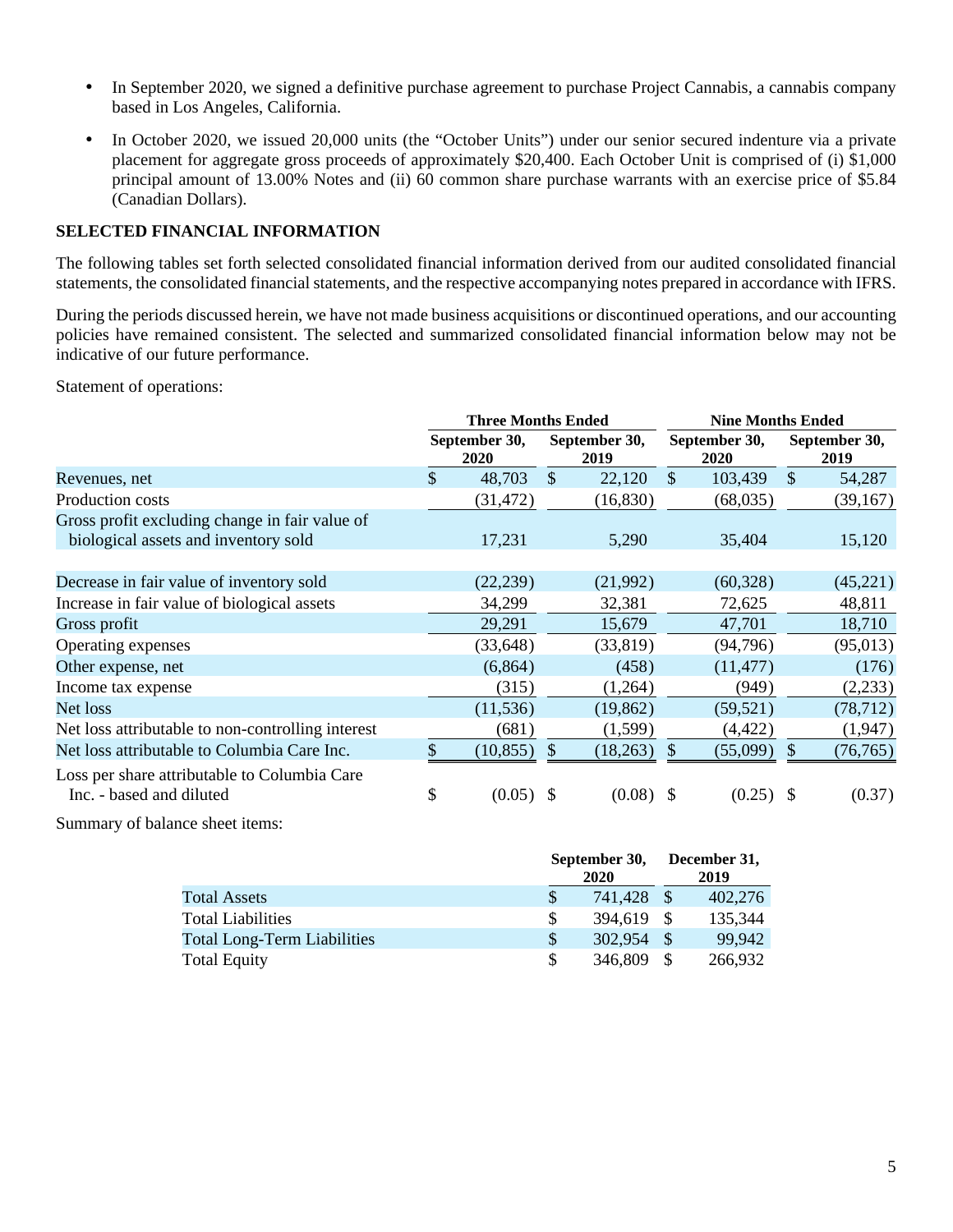# **RESULTS OF OPERATIONS**

# *Comparison of the Three and Nine Months Ended September 30, 2020 and 2019*

The following tables summarize our results of operations for the three and nine months ended September 30, 2020 and 2019:

|                                                           | <b>Three Months Ended</b> |             |               |           |               |               |               |  |  |
|-----------------------------------------------------------|---------------------------|-------------|---------------|-----------|---------------|---------------|---------------|--|--|
|                                                           | September 30,             |             | September 30, |           | \$            |               | $\frac{6}{9}$ |  |  |
|                                                           |                           | <b>2020</b> |               | 2019      |               | <b>Change</b> | <b>Change</b> |  |  |
| Revenues, net                                             | $\mathcal{S}$             | 48,703      | $\mathbb{S}$  | 22,120    | $\mathbb{S}$  | 26,583        | 120%          |  |  |
| Cost of sales related to inventory production             |                           | (29,707)    |               | (16, 830) |               | (12, 877)     | 77%           |  |  |
| Cost of sales related to business combination fair value  |                           |             |               |           |               |               |               |  |  |
| adjustments to inventories                                |                           | (1,765)     |               |           |               | (1,765)       | 100%          |  |  |
| Gross profit excluding change in fair value of biological |                           |             |               |           |               |               |               |  |  |
| assets and inventory sold                                 |                           | 17,231      |               | 5,290     |               | 11,941        | 226%          |  |  |
| Decrease in fair value of inventory sold                  |                           | (22, 239)   |               | (21,992)  |               | (247)         | 1%            |  |  |
| Increase in fair value of biological assets               |                           | 34,299      |               | 32,381    |               | 1,918         | 6%            |  |  |
| Gross profit                                              |                           | 29,291      |               | 15,679    |               | 13,612        | 87%           |  |  |
|                                                           |                           |             |               |           |               |               |               |  |  |
| Selling, general and administrative                       |                           | (26, 430)   |               | (20, 669) |               | (5,761)       | 28%           |  |  |
| Share-based compensation                                  |                           | (7,218)     |               | (13, 150) |               | 5,932         | $-45%$        |  |  |
| Operating expenses                                        |                           | (33, 648)   |               | (33, 819) |               | 171           | $-1\%$        |  |  |
| Loss from operations                                      |                           | (4,357)     |               | (18, 140) |               | 13,783        | $-76%$        |  |  |
| Other expense, net                                        |                           | (6, 864)    |               | (458)     |               | (6,406)       | 1399%         |  |  |
| Loss before provision for income taxes                    |                           | (11,221)    |               | (18,598)  |               | 7,377         | $-40%$        |  |  |
| Income tax expense                                        |                           | (315)       |               | (1,264)   |               | 949           | $-75%$        |  |  |
| Net loss                                                  |                           | (11, 536)   |               | (19, 862) |               | 8,326         | $-42%$        |  |  |
| Net loss attributable to non-controlling interest         |                           | (681)       |               | (1, 599)  |               | 918           | $-57\%$       |  |  |
| Net loss attributable to Columbia Care Inc.               | \$                        | (10, 855)   | $\mathbb{S}$  | (18,263)  | $\mathcal{S}$ | 7,408         | $-41%$        |  |  |

|                                                           | <b>Nine Months Ended</b> |           |               |               |              |               |               |  |  |
|-----------------------------------------------------------|--------------------------|-----------|---------------|---------------|--------------|---------------|---------------|--|--|
|                                                           | September 30,            |           |               | September 30, | \$           |               | $\frac{6}{9}$ |  |  |
|                                                           |                          | 2020      |               | 2019          |              | <b>Change</b> | <b>Change</b> |  |  |
| Revenues, net                                             | \$                       | 103,439   | $\mathcal{S}$ | 54,287        | $\mathbb{S}$ | 49,152        | 91%           |  |  |
| Cost of sales related to inventory production             |                          | (66,270)  |               | (39,167)      |              | (27, 103)     | 69%           |  |  |
| Cost of sales related to business combination fair value  |                          |           |               |               |              |               |               |  |  |
| adjustments to inventories                                |                          | (1,765)   |               |               |              | (1,765)       | 100%          |  |  |
| Gross profit excluding change in fair value of biological |                          |           |               |               |              |               |               |  |  |
| assets and inventory sold                                 |                          | 35,404    |               | 15,120        |              | 20,284        | 134%          |  |  |
|                                                           |                          |           |               |               |              |               |               |  |  |
| Decrease in fair value of inventory sold                  |                          | (60, 328) |               | (45, 221)     |              | (15, 107)     | 33%           |  |  |
| Increase in fair value of biological assets               |                          | 72,625    |               | 48,811        |              | 23,814        | 49%           |  |  |
| Gross profit                                              |                          | 47,701    |               | 18,710        |              | 28,991        | 155%          |  |  |
|                                                           |                          |           |               |               |              |               |               |  |  |
| Selling, general and administrative                       |                          | 72,455    |               | 59,403        |              | 13,052        | 22%           |  |  |
| Share-based compensation                                  |                          | 22,341    |               | 24,539        |              | (2,198)       | $-9\%$        |  |  |
| Listing fee expense                                       |                          |           |               | 11,071        |              | (11,071)      | $-100\%$      |  |  |
| Operating expenses                                        |                          | (94, 796) |               | (95, 013)     |              | 217           | 0%            |  |  |
| Loss from operations                                      |                          | (47,095)  |               | (76,303)      |              | 29,208        | $-38%$        |  |  |
| Other expense, net                                        |                          | (11, 477) |               | (176)         |              | (11,301)      | 6421%         |  |  |
| Loss before provision for income taxes                    |                          | (58, 572) |               | (76, 479)     |              | 17,907        | $-23%$        |  |  |
| Income tax expense                                        |                          | (949)     |               | (2,233)       |              | 1,284         | $-58%$        |  |  |
| Net loss                                                  |                          | (59, 521) |               | (78, 712)     |              | 19,191        | $-24%$        |  |  |
| Net loss attributable to non-controlling interest         |                          | (4, 422)  |               | (1,947)       |              | (2, 475)      | 127%          |  |  |
| Net loss attributable to Columbia Care Inc.               | \$                       | (55,099)  | \$            | (76, 765)     | \$           | 21,666        | $-28%$        |  |  |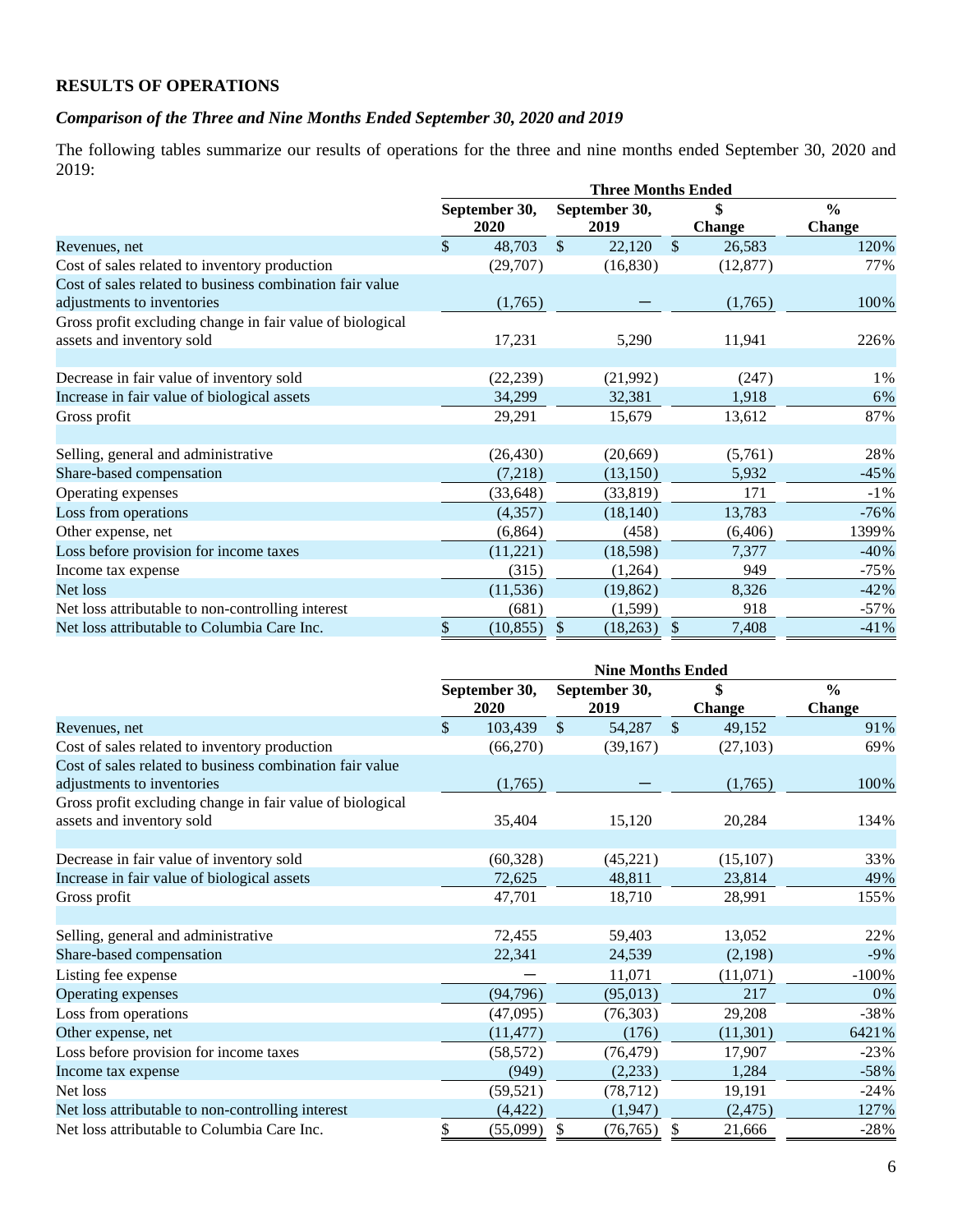#### *Revenue*

The increase in revenue for the three and nine months ended September 30, 2020, as compared to the prior year periods was primarily driven by our acquisition of TGS and expansion of our dispensary network and by additional sales through our existing dispensaries.

#### *Gross Profit before Fair Value Adjustments*

The increase in gross profit before fair value adjustments to biological assets and inventory for three and nine months ended September 30, 2020, as compared to the prior year periods was due to volume growth of our business and new facilities that became operational during 2020, partially offset by a \$1,765 expense related to the fair value mark-up of inventory acquired from TGS.

### *Change in Fair Value of Biological Assets*

Biological asset transformation for the three months ended September 30, 2020 was a net gain of \$12,060 as compared to a net gain of \$10,389 for the prior year period. The increase of \$1,671 was due to an increase in the volume of unharvested plants.

Biological asset transformation for the nine months ended September 30, 2020 was a net gain of \$12,297 as compared to a net gain of \$3,590 for the prior year period. The increase of \$8,707 was due to an increase in the volume of unharvested plants.

Our biological assets produced 4,876,154 grams and 1,401,776 grams of dried cannabis for the three months ended September 30, 2020 and 2019, respectively, and 8,920,993 grams and 3,809,883 grams of dried cannabis for the nine months ended September 30, 2020 and 2019, respectively.

### *Operating Expenses*

The decrease of \$171 in operating expenses for the three months ended September 30, 2020, as compared to the prior year period, was primarily attributable to lower share-based compensation of \$5,932. These costs were offset by an increase in salary and benefits costs and facility costs of \$4,683 due to expanded operations and increased depreciation and amortization expense of \$1,269.

The decrease of \$217 in operating expenses for the nine months ended September 30, 2020, as compared to the prior year period, was primarily attributable to \$11,071 listing fee expense, a decrease in professional fees of \$4,688 and share-based compensation of \$2,198. These reductions in costs were offset by an increase in salary and benefits costs and facility costs of \$11,975 as we expanded our operations and increased depreciation and amortization expense of \$4,364.

#### *Other Expense, net*

The increase of \$6,406 in other expense, net for the three months ended September 30, 2020, as compared to the prior year period, was due to interest expense on debt of \$2,869, a change in the fair value of our derivative liability of \$2,556 and an increase in interest expense of \$1,531 on leases as we expanded our operations and lower interest income.

The increase of \$11,301 in other expense, net for the nine months ended September 30, 2020, as compared to the prior year period, was due to interest expense on debt of \$3,706, an increase in interest expense of \$3,322 on leases as we expanded our operations, a change in the fair value of our derivative liability of \$2,556 and an impairment of \$1,969 related to the Puerto Rico disposal group.

# *Adjusted EBITDA*

The increase in Adjusted EBITDA for the three and nine months ended September 30, 2020, as compared to the prior year periods, was primarily driven by improved gross margins offset by increases in facility costs, salary and benefits costs and advertising and promotion expenses. See *Non-IFRS Measures*.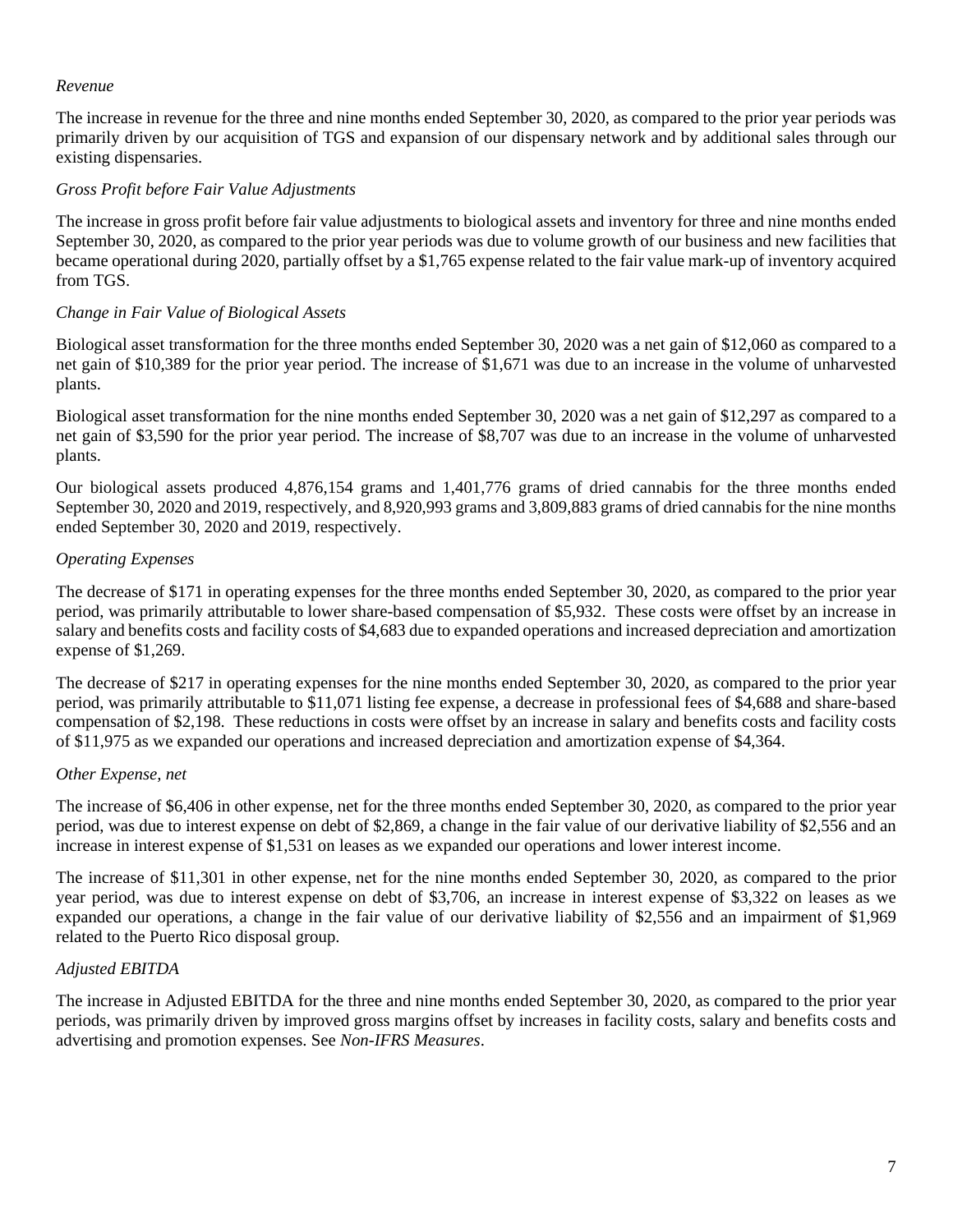### **Reconciliation of Non-IFRS Measures**

The following table provides a reconciliation of net loss for the period to EBITDA and Adjusted EBITDA for the three and nine months ended September 30, 2020 and 2019:

|                                                 | <b>Three Months Ended</b> |               |                       | <b>Nine Months Ended</b> |               |               |                       |  |  |
|-------------------------------------------------|---------------------------|---------------|-----------------------|--------------------------|---------------|---------------|-----------------------|--|--|
|                                                 | September 30,<br>2020     |               | September 30,<br>2019 | September 30,<br>2020    |               |               | September 30,<br>2019 |  |  |
| Net loss                                        | \$<br>(11,536)            | <sup>\$</sup> | (19, 862)             | $\mathcal{S}$            | $(59,521)$ \$ |               | (78, 712)             |  |  |
| Income tax                                      | 315                       |               | 1,264                 |                          | 949           |               | 2,233                 |  |  |
| Depreciation and amortization                   | 7,895                     |               | 4,231                 |                          | 19,525        |               | 10,260                |  |  |
| Interest expense, net and debt amortization     | 4,308                     |               | 350                   |                          | 6,789         |               | 1,175                 |  |  |
| <b>EBITDA</b>                                   | 982                       | $\mathbf{\$}$ | (14, 017)             | $\mathbf{\$}$            | (32, 258)     | $\mathbf{\$}$ | (65, 044)             |  |  |
| Adjustments:                                    |                           |               |                       |                          |               |               |                       |  |  |
| Share-based compensation                        | 7,218                     |               | 13,150                |                          | 22,341        |               | 24,539                |  |  |
| Net impact, fair value of biological assets and |                           |               |                       |                          |               |               |                       |  |  |
| inventory sold                                  | (12,060)                  |               | (10, 389)             |                          | (12,297)      |               | (3,590)               |  |  |
| Fair value mark-up for acquired inventory       | 1,765                     |               |                       |                          | 1,765         |               |                       |  |  |
| Adjustments for acquisition and other non-core  |                           |               |                       |                          |               |               |                       |  |  |
| $costs*$                                        | 2,616                     |               |                       |                          | 3,483         |               |                       |  |  |
| Fair value changes on derivative liabilities    | 2,556                     |               |                       |                          | 2,556         |               |                       |  |  |
| Impairment on disposal group                    |                           |               |                       |                          | 1,969         |               |                       |  |  |
| Listing fee expense                             |                           |               |                       |                          |               |               | 11,071                |  |  |
| <b>Adjusted EBITDA</b>                          | 3,077                     |               | (11,256)              |                          | (12, 441)     |               | (33, 024)             |  |  |
|                                                 |                           |               |                       |                          |               |               |                       |  |  |

\*Acquisition and other non-core costs include costs associated with the TGS Acquisition, litigation expenses and COVID-19 expenses.

#### **Liquidity and Capital Resources**

Our primary need for liquidity is to fund working capital requirements of our business, capital expenditures and for general corporate purposes. Historically, we have relied on external financing as our primary source of liquidity. Our ability to fund our operations and to make capital expenditures depends on our ability to successfully secure financing through issuance of debt or equity, as well as our ability to improve our future operating performance and cash flows, which are subject to prevailing economic conditions and financial, business and other factors, some of which are beyond our control.

We are currently meeting our obligations as they become due and are earning revenues from our operations. However, the Company has sustained losses since inception and we may require additional capital in the future. We estimate that, based on our current business operations and working capital, we will continue to meet our obligations as they become due in the short term. As we continue to seek growth through expansion or acquisition, our cash flows requirements and obligations could materially change. As of September 30, 2020, we did not have any significant external capital requirements.

#### *Recent Financing Transactions*

#### *Term Debt*

On March 31, 2020, we completed the first tranche of a private offering of Private Notes for an aggregate principal amount of \$14,250. The Private Notes require interest-only payments through March 30, 2024, at a rate of 9.875% per annum, payable semi-annually on March 31 and September 30 commencing on September 30, 2020. The Private Notes are due in full on March 30, 2024. We can repay the Private Notes at any time without any premium or penalty. There was no collateral associated with the Private Notes.

In connection with the first tranche offering of the Private Notes, we issued 1,610,250 common share purchase warrants with an exercise price of \$3.10 (Canadian Dollars). Upon initial recognition, we recorded \$1,403 to equity reserves, reflecting the fair value of the warrants issued, with a corresponding reduction of the carrying value of the loan. The debt discount will be amortized to interest expense over the term of the notes using the effective interest method.

On April 23, 2020, we completed the second tranche of a private offering of additional Private Notes for an aggregate principal amount of \$1,000. In connection with the second tranche offering of the Private Notes, we issued 130,000 common share purchase warrants with an exercise price of \$3.10 (Canadian Dollars).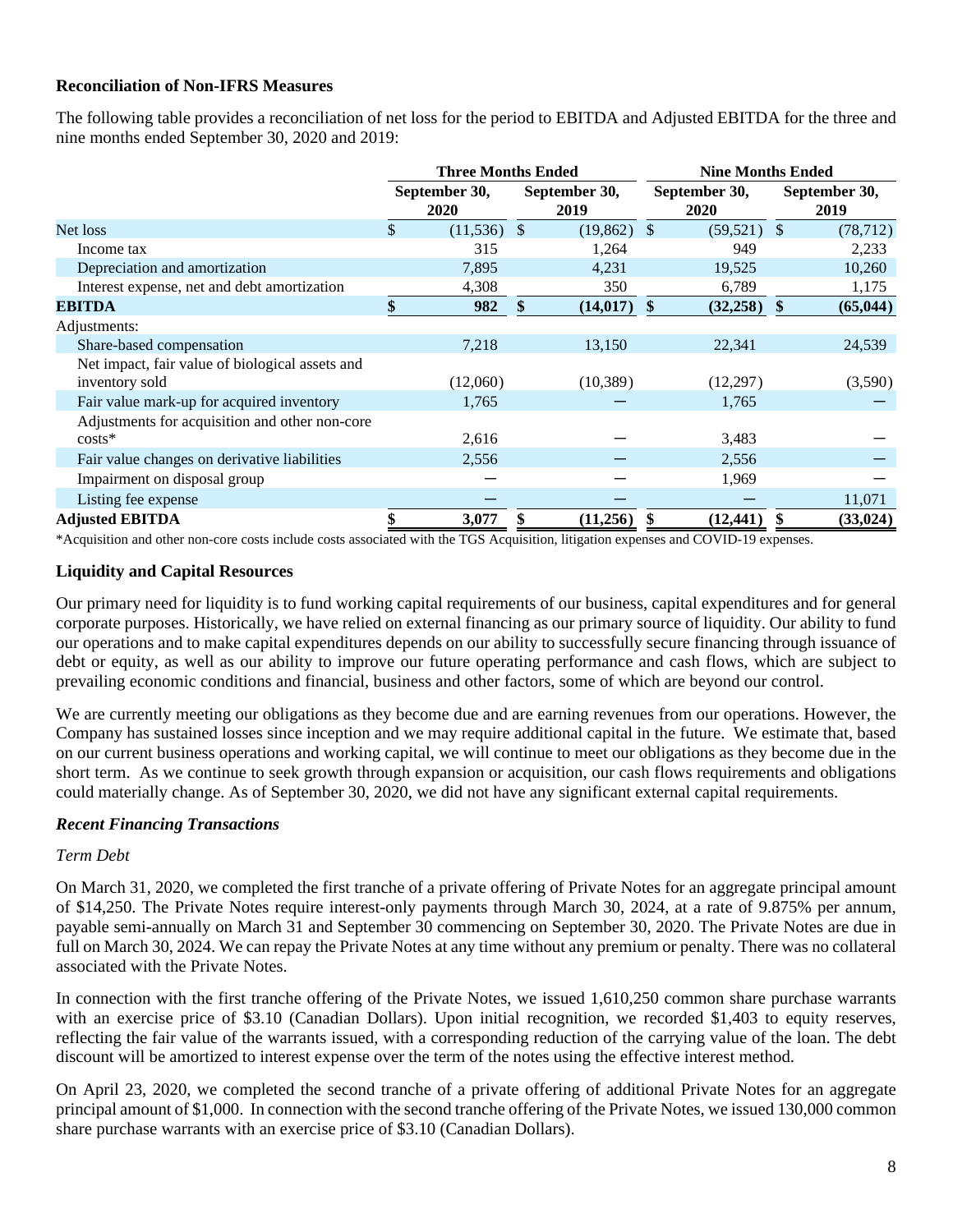On May 14, 2020, we completed a private offering of an aggregate of 19,115 Units for aggregate gross proceeds of \$19,115, each Unit being comprised of (i) \$1,000 principal amount of 13.00% Notes and (ii) 120 common share purchase warrants with an exercise price of \$2.95 (Canadian Dollars) per underlying common share. Concurrent with the closing of the May Private Offering, the Private Notes were exchanged for Notes. In addition, holders of Private Notes were issued additional 130,388 warrants with an exercise price of \$2.95 (Canadian Dollars) per underlying common share. On July 7, 2020, we completed a second private offering of an aggregate of 4,200 Units for aggregate gross proceeds of \$4,200, each Unit being comprised of (i) \$1,000 of Notes and (ii) 75 common share purchase warrants with an exercise price of \$4.53 (Canadian Dollars) per underlying common share. As of September 30, 2020, total outstanding 13% senior secured first-lien debt outstanding was \$38,565, with 2,424,188 warrants with an exercise price of \$2.95 (Canadian Dollars), 1,723,250 warrants with an exercise price of \$3.10 (Canadian Dollars) and 315,000 warrants with an exercise price of \$4.53 (Canadian Dollars) were issued in connection with the Notes.

The Notes contain customary terms and conditions, representations and warranties, and events of default.

On June 19, 2020, we completed the first tranche of an offering of senior secured convertible notes ("Convertible Notes") for an aggregate principal amount of \$12,800. During July 2020, we completed subsequent tranches for an aggregate principal amount of \$5,960. As of September 30, 2020, total outstanding on the Convertible Notes was \$18,760. The Convertible Notes can be exchanged into common shares with a conversion price of \$3.79 (Canadian Dollars). For the purposes of determining the number of common shares issuable upon conversion, the principal amount of the Convertible Notes surrendered for conversion shall be deemed converted from United States Dollars into Canadian Dollars at the end of day exchange rate published by the Bank of Canada upon notice of conversion.

The Convertible Notes require interest-only payments December 19, 2023, at a rate of 5.0% per annum, payable semiannually on June 30 and December 31 commencing on December 31, 2020. The Convertible Notes are due in full on December 19, 2023.

### *Cash Flows*

The following table summarizes the sources and uses of cash for each of the periods presented:

|                                                      | <b>Nine Months Ended</b> |                       |                       |           |  |  |  |  |
|------------------------------------------------------|--------------------------|-----------------------|-----------------------|-----------|--|--|--|--|
|                                                      |                          | September 30,<br>2020 | September 30,<br>2019 |           |  |  |  |  |
| Net cash used in operating activities                |                          | $(35,627)$ \$         |                       | (53, 626) |  |  |  |  |
| Net cash used in investing activities                |                          | (23,909)              |                       | (58, 119) |  |  |  |  |
| Net cash provided by financing activities            |                          | 54,214                |                       | 150,010   |  |  |  |  |
| Net (decrease) increase in cash and cash equivalents |                          | (5,322)               |                       | 38,265    |  |  |  |  |

#### *Operating Activities*

During the nine months ended September 30, 2020, operating activities used \$35,627 of cash, primarily resulting from net loss of \$59,521, partially offset by equity-based compensation expense of \$22,341 and depreciation and amortization of \$19,370. Cash used due to changes in operating assets and liabilities was primarily due to increases in inventory of \$21,406 and non-current assets of \$36,953, partially offset by increases in long-term liabilities of \$35,306 and biological assets of \$8,564.

During the nine months ended September 30, 2019, operating activities used \$53,626 of cash, primarily resulting from net loss of \$78,712 and net cash used in changes in operating assets and liabilities of \$18,121, partially offset by equity-based compensation expense of \$19,036, the listing fee expense of \$11,071, depreciation and amortization of \$10,260 and deferred compensation expense of \$5,503. Cash used due to changes in operating assets and liabilities was primarily due to increases in non-current assets of \$55,594, inventory of \$9,413, partially offset by increases in long-term liabilities of \$41,035 and current liabilities of \$8,887.

# *Investing Activities*

During the nine months ended September 30, 2020, investing activities used \$23,909 of cash, primarily caused by purchases of property and equipment of \$39,708 offset by sale leaseback proceeds of \$12,385.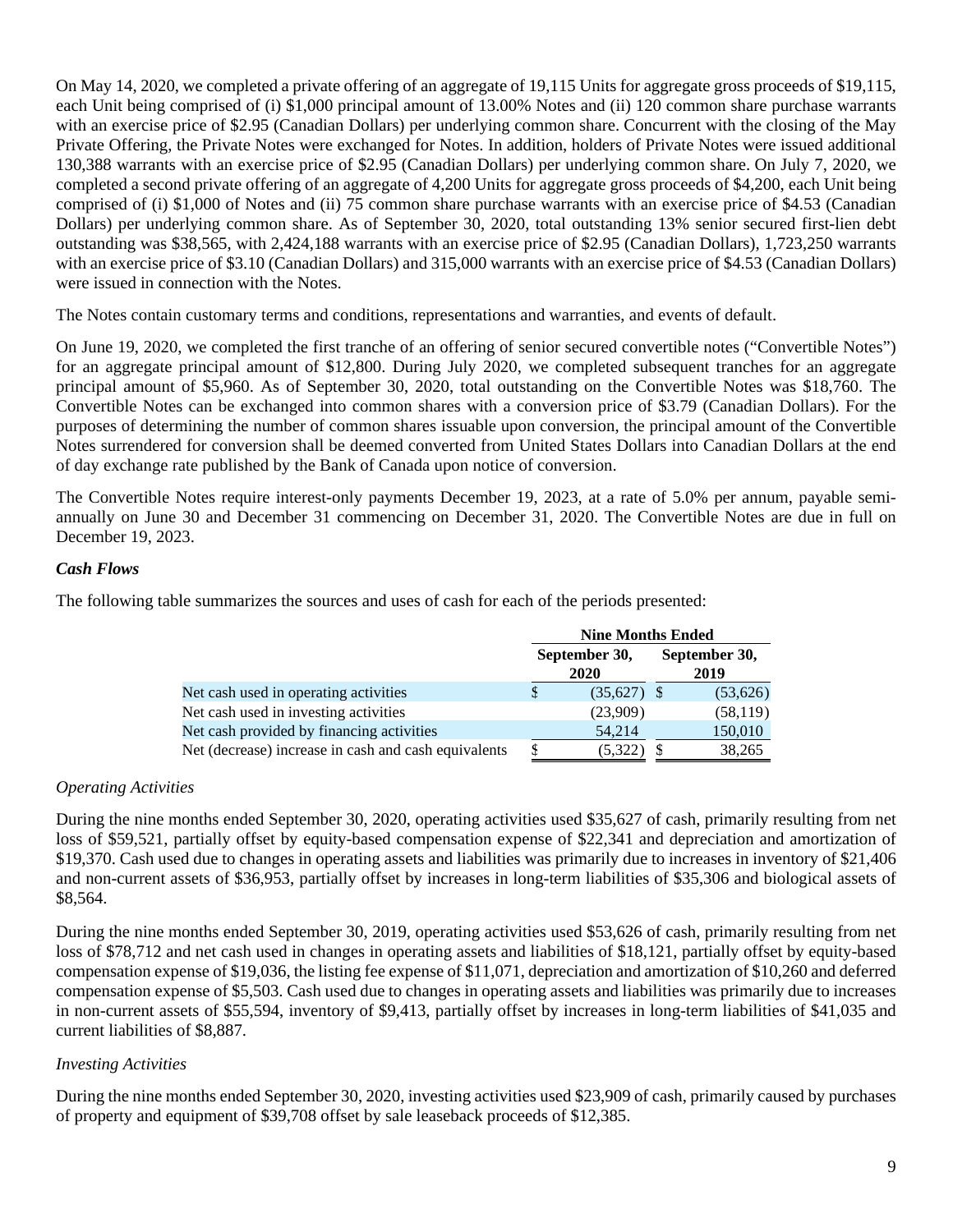During the nine months ended September 30, 2019, investing activities used \$58,119 of cash, consisting of purchases of property and equipment of \$51,806, cash paid for deposits of \$5,240 and the issuance of a note receivable of \$2,420, partially offset by cash received from deposits of \$3,040.

### *Financing Activities*

During the nine months ended September 30, 2020, financing activities provided \$54,214 of cash, consisting of \$55,078 in net proceeds received from the issuance of debt and the sale of membership interest of a subsidiary of \$5,509 partially offset by lease liability payments of \$5,751.

During the nine months ended September 30, 2019, financing activities provided \$150,010 of cash, consisting of \$157,359 in proceeds received from the issuance of equity, partially offset by lease payments of \$3,622, debt repayment of \$1,795 and repurchases of common shares of \$1,934.

### **Outstanding Share Information**

As of November 11, 2020, Columbia Care has 259,747,984 outstanding shares and 307,068,923 shares on a diluted basis, assuming in all cases, conversion of all proportionate voting shares into common shares.

### **OFF-BALANCE SHEET ARRANGEMENTS**

As of the date of this filing, we do not have any off-balance-sheet arrangements that have, or are reasonably likely to have, a current or future effect on the results of our operations or financial condition, including, and without limitation, such considerations as liquidity and capital resources.

### **RELATED PARTY TRANSACTIONS**

We finance the construction of facilities and working capital for operations of our not-for-profit subsidiaries. Each subsidiary executes a note in favor of Columbia Care (or its affiliates) which bears interest and has specific repayment terms. Each of the entities has a separate board of directors, which include certain shareholders of Columbia Care. Columbia Care earns success fees upon the implementation and successful opening of the facilities, as well as ongoing management fees. These transactions are eliminated in consolidation for financial reporting purposes.

In accordance with IFRS reporting standards, we report compensation, fees, and other benefits and compensation arrangements made to individuals within the organization that fit the definition of key management personnel. Key management personnel include those persons having authority and responsibility for planning, directing, and controlling the activities of Columbia Care as a whole. Our key management personnel consist of executive and non-executive shareholders, of the Company's board of directors and corporate officers and/or companies controlled by those individuals.

Remuneration attributed to key management personnel during the three and nine months ended September 30, 2020 and 2019, are summarized in the table below:

|                           | <b>Three Months Ended</b> |  | <b>Nine Months Ended</b> |                       |        |                       |        |  |
|---------------------------|---------------------------|--|--------------------------|-----------------------|--------|-----------------------|--------|--|
|                           | September 30,<br>2020     |  | September 30,<br>2019    | September 30,<br>2020 |        | September 30,<br>2019 |        |  |
| Salaries and benefits     | 1.091                     |  | 1.045                    |                       | 3.403  |                       | 2,956  |  |
| Equity-based compensation | 8.157                     |  | 14.758                   |                       | 18.575 |                       | 17,114 |  |
|                           | 9.248                     |  | 15.803                   |                       | 21,978 |                       | 20,070 |  |

# **CHANGES IN OR ADOPTION OF ACCOUNTING PRACTICES**

The following IFRS standards have been recently issued by the IASB. We have adopted these new standards on future consolidated financial statements. Pronouncements that are not applicable or where it has been determined do not have a significant impact to Columbia Care have been excluded herein.

#### *IFRS 3, Definition of a Business*

In October 2018, the IASB issued "Definition of a Business (Amendments to IFRS 3)". The amendments clarify the definition of a business, with the objective of assisting entities to determine whether a transaction should be accounted for as a business combination or as an asset acquisition. The amendment provides an assessment framework to determine when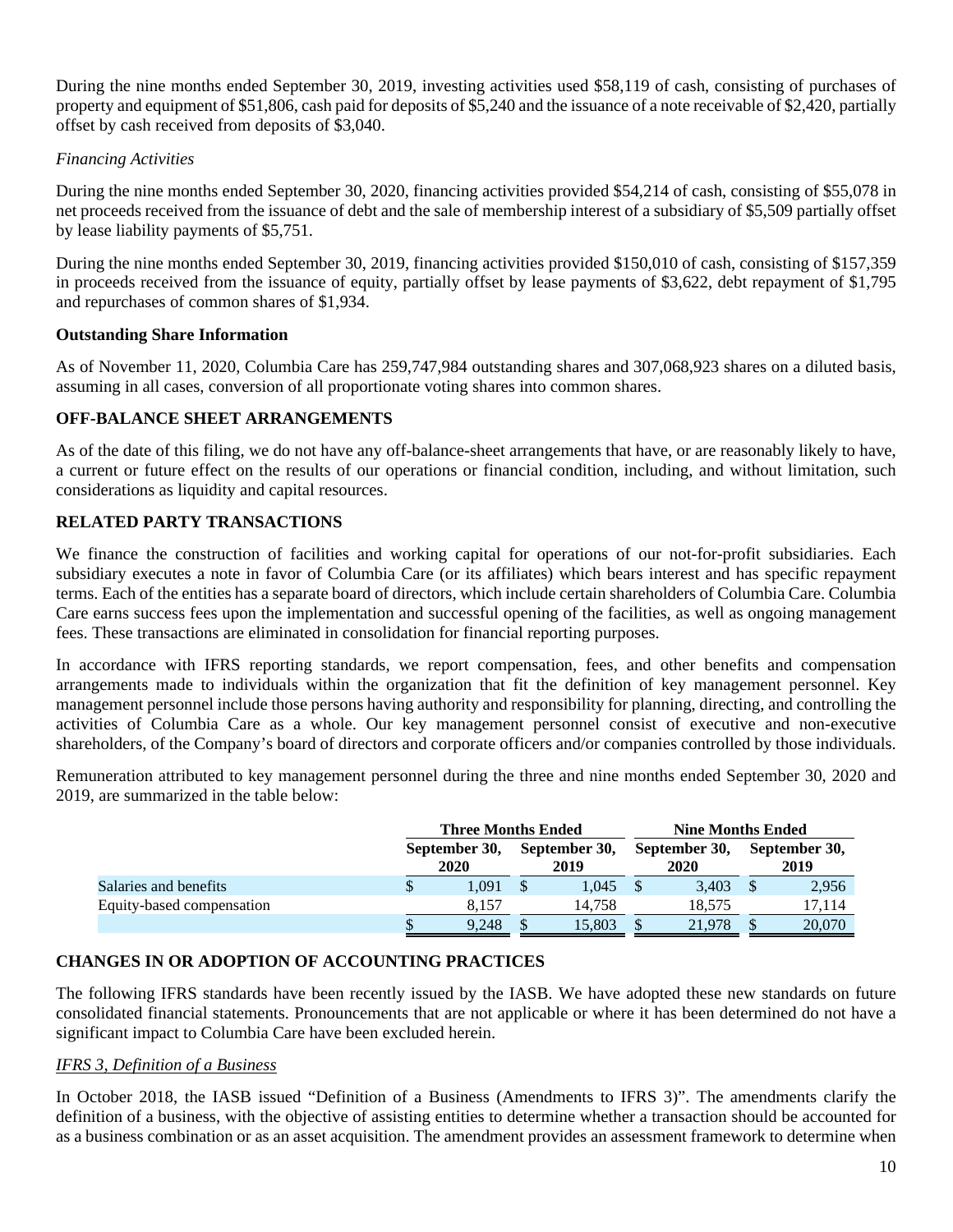a series of integrated activities is not a business. The amendments are effective for business combinations occurring on or after the beginning of the first annual reporting period beginning on or after January 1, 2020.

# **CRITICAL ACCOUNTING ESTIMATES**

We make judgements, estimates and assumptions about the future that affect reported of assets and liabilities, and revenues and expenses. Actual results may differ from these estimates. The estimates and underlying assumptions are reviewed on an ongoing basis. Revisions to accounting estimates are recognized in the period in which the estimate is revised if the revision affects only that period or in the period of the revision and future periods if the review affects both current and future periods.

The preparation of our consolidated financial statements requires us to make judgements, estimates and assumptions that affect the application of policies and reported amounts of assets and liabilities, and revenue and expenses. Actual results may differ from these estimates. The estimates and underlying assumptions are reviewed on an ongoing basis. Revisions to accounting estimates are recognized in the period in which the estimate is revised if the revision affects only that period or in the period of the revision and future periods if the review affects both current and future periods.

Judgements, estimates and assumptions with the most significant effect on the amounts recognized in the consolidated financial statements are described below.

#### *Estimated Useful Lives and Depreciation of Property and Equipment*

Depreciation of property and equipment is dependent upon estimates of useful lives which are determined through the exercise of judgement. The assessment of any impairment of these assets is dependent upon estimates of recoverable amounts that consider factors such as economic and market conditions and the useful lives of assets.

### *Estimated Useful Lives and Amortization of Intangible Assets*

Amortization of intangible assets is recorded on a straight-line basis over their estimated useful lives, which do not exceed the contractual period, if any. Intangible assets that have indefinite useful lives are not subject to amortization and are tested annually for impairment, or more frequently if events or changes in circumstances indicate that they might be impaired.

# *Biological Assets*

The valuation of biological assets, consisting of unharvested cannabis plants, are dependent upon estimates of future economic benefits resulting from past events to determine the fair value through an exercise of significant judgement by us. In estimating the fair value of an asset or a liability, we use market observable data to the extent it is available. When market observable data is not available, we may rely on qualified third-party valuation consultants to perform the valuation. With respect to certain biological assets, where there is no active market for the unharvested produce. We estimate the fair value by way of a reverse analysis, working from the value of the inventory.

Our biological assets are unharvested cannabis plants and are presented at their fair values less costs to sell up to the point of harvest. We determine the fair value of biological assets using a specific valuation technique that incorporates interdependent estimates and assumptions including the stage of growth of the cannabis plant, selling and other fulfillment costs, average selling prices, and expected yields for the cannabis plants to determine the weighted average fair value deemed cost per gram.

The valuation of biological assets is based on a market approach where fair value at the point of harvest is estimated based on future selling prices less the costs to sell at harvest. For in-process biological assets, the estimated fair value at point of harvest is adjusted based on the plants' stage of growth. Stage of growth is determined by reference to days remaining to harvest over the average growth cycle.

Our estimates are subject to changes that could result from volatility of market prices, unanticipated regulatory changes, harvest yields, loss of crops, changes in estimates and other uncontrollable factors that could significantly affect the future fair value of biological assets.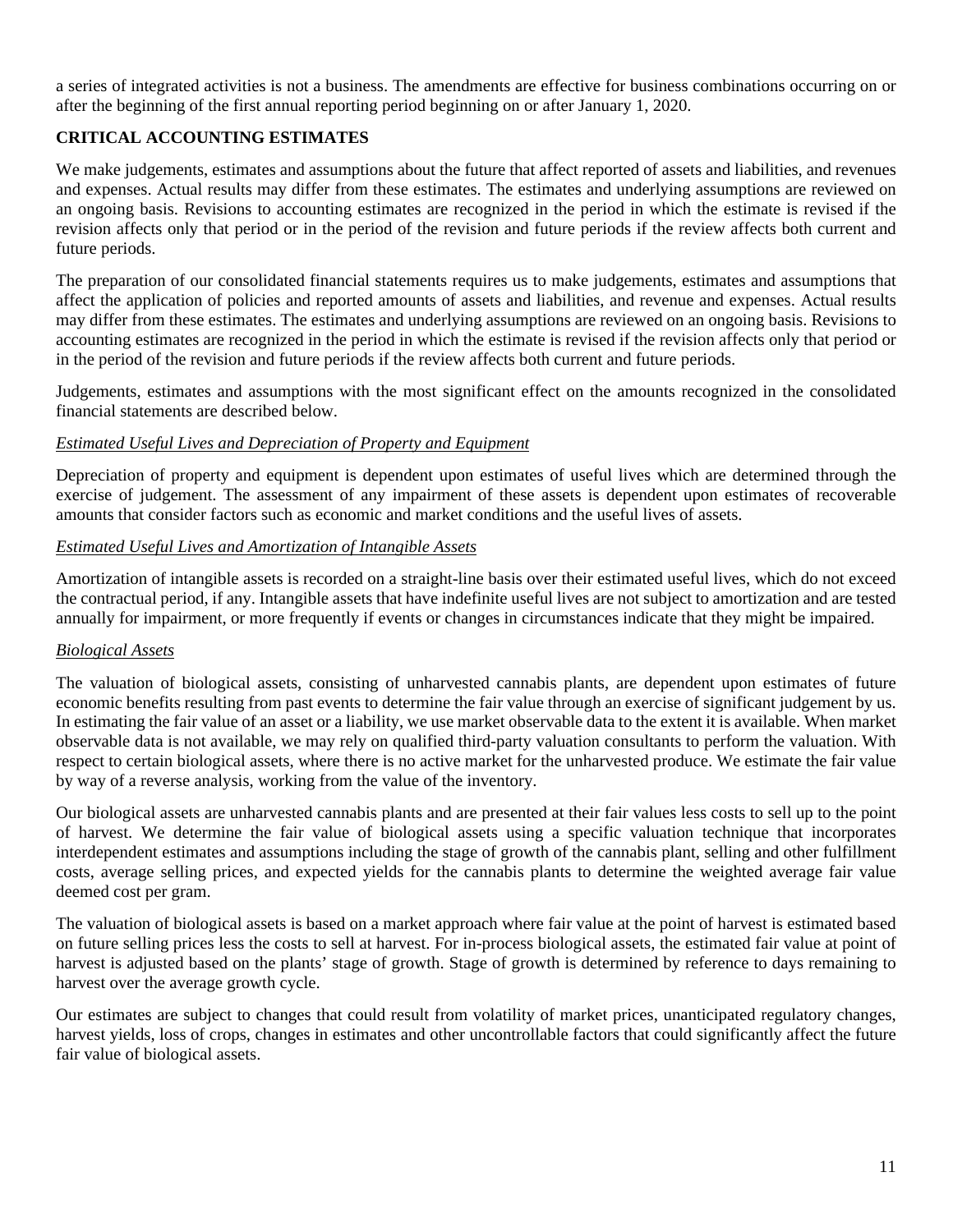These estimates include the following assumptions:

- i. Selling prices per gram were determined by estimating average selling price for each respective period. Average selling price for the nine months ended September 30, 2020 and year ended December 31, 2019 was \$8.56 and \$12.51 per gram, respectively;
- ii. The stage of plant growth at which point of harvest is determined. As of September 30, 2020 and December 31, 2019, the biological assets were on average 60% and 51% completed, respectively;
- iii. Selling and other fulfillment costs were determined by estimating the average cost per gram, which was \$2.72 and \$2.04 per gram and equivalent gram of cannabis sold as of September 30, 2020 and December 31, 2019, respectively;
- iv. Expected yield per plant varies by strain and is estimated through historical growing results or grower estimate if historical results are not available. Average dry yield per plant as of September 30, 2020 and December 31, 2019 was 178 and 175 grams per plant, respectively.

# *Non-controlling Interests*

Non-controlling interests are classified as a separate component of equity in Columbia Care's consolidated statements of financial position and statements of changes in equity. Net income (loss) attributable to non-controlling interests are reflected separately in the consolidated statements of comprehensive loss and changes in equity. Any change in ownership of a subsidiary while the controlling financial interest is retained is accounted for as an equity transaction between the controlling and non-controlling interests. In addition, when a subsidiary is deconsolidated, any retained non-controlling equity investment in the former subsidiary will be initially measured at fair value and the difference between the carrying value and fair value of the retained interest will be recorded as a gain or loss.

# *Share-based Payment Arrangements*

We estimate the fair value of each share-based award on its measurement date using either the current market price of the shares, the Black-Scholes option valuation model or a Monte Carlo simulation valuation model, whichever is most appropriate and includes an estimate of the awards that will be forfeited. The Black-Scholes and Monte Carlo simulation valuation models incorporate assumptions such as share price volatility, the expected life of options or awards, a risk-free interest rate and dividend yield. Changes in assumptions used to estimate fair value could result in materially different results.

# *Deferred Tax Asset and Valuation Allowance*

Deferred tax assets, including those arising from tax loss carry-forwards, requires us to assess the likelihood that Columbia Care will generate sufficient taxable earnings in future periods in order to utilize recognized deferred tax assets. Assumptions about the generation of future taxable profits depend, among other things, on management's estimates of future income and cash flows. In addition, future changes in tax laws could limit the ability of Columbia Care to obtain tax deductions in future periods. To the extent that future cash flows and taxable income differ significantly from estimates, the ability of Columbia Care to realize the net deferred tax assets recorded at the reporting date could be impacted.

# **FINANCIAL INSTRUMENTS AND FINANCIAL RISK MANAGEMENT**

Our financial instruments consist of cash and cash equivalents, accounts payable, accrued expenses and long-term debt. The fair values of cash, accounts payable and accrued expenses approximate their carrying values due to the relatively shortterm to maturity. Columbia Care classifies its cash as fair value through profit and loss (FVTPL) and accounts payable, accrued expenses and long-term debt as other financial liabilities. The fair value of cash and cash equivalents is based on level 1 inputs of the fair value hierarchy.

Financial instruments recorded at fair value are classified using a fair value hierarchy that reflects the significance of the inputs to fair value measurements. The three levels of contained within the hierarchy are:

- Level 1 Unadjusted quoted prices in active markets for identical assets or liabilities;
- Level 2 Inputs other than quoted prices that are observable for the asset or liability, either directly or indirectly; and
- Level 3 Inputs for the asset or liability that are not based on observable market data.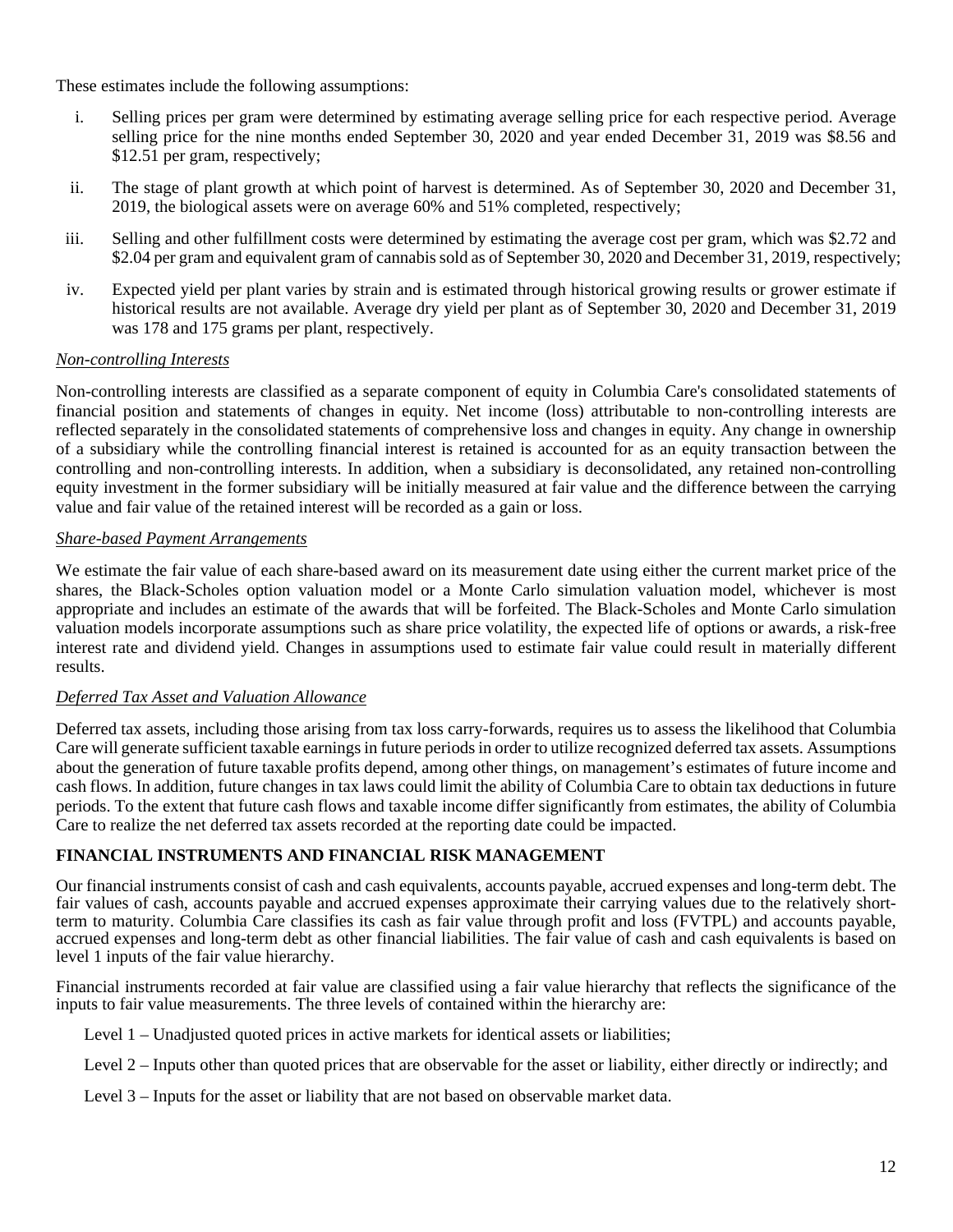Our assets measured at fair value on a nonrecurring basis include investments, long-lived assets and indefinite-lived intangible assets. We review the carrying amounts of such assets whenever events or changes in circumstances indicate that the carrying amounts may not be recoverable or at least annually, for indefinite-lived intangible assets. Any resulting asset impairment would require that the asset be recorded at its fair value. The resulting fair value measurements of the assets are considered Level 3 measurements.

### **Financial Risk Management**

We are exposed in varying degrees to a variety of financial instrument related risks. Our risk exposures and the impact on our financial instruments is summarized below:

### *Credit Risk*

Credit risk is the risk of a potential loss to us if a customer or third party to a financial instrument fails to meet its contractual obligations. The maximum credit exposure at September 30, 2020 and December 31, 2019, is the carrying amount of cash and cash equivalents, subscription receivable, accounts receivable and notes receivable. We do not have significant credit risk with respect to our customers. All cash deposits are placed with regulated U.S. financial institutions.

We provide credit to our customers in the normal course of business and has established credit evaluation and monitoring processes to mitigate credit risk but has limited risk as the majority of our sales are transacted with cash. Through our recently introduced Columbia Care National Credit program, we provide credit to customers in certain markets in which we operate.

# *Liquidity Risk*

Liquidity risk is the risk that we will not be able to meet our financial obligations associated with financial liabilities. We manage liquidity risk through the management of our capital structure. Our approach to managing liquidity is to estimate cash requirements from operations, capital expenditures and investments and ensure that we have sufficient liquidity funds our ongoing operations and to settle obligations and liabilities when due.

We expect to incur increased expenditures related to our operations, including marketing and selling expenses and capital expenditures as we expand our presence in current markets and expand into new markets.

To date, we have incurred significant cumulative net losses and we have not generated positive cash flows from our operations. We have therefore depended on financing from sale of our equity and from debt financing to fund our operations. Overall, we do not expect the net cash contribution from our operations and investments to be positive in the near term, and we therefore expect to rely on financing from equity or debt.

#### *Market Risk*

In addition to business opportunities and challenges applicable to any business operating in a fast-growing environment, our business operates in a highly regulated and multi-jurisdictional industry, which is subject to potentially significant changes outside of our control as individual states as well as the U.S. federal government may impose restrictions on our ability to grow our business profitably or enact new laws and regulations that open up new markets.

#### *Interest Rate Risk*

Interest rate risk is the risk that the fair value or future cash flows of our financial instrument will fluctuate because of changes in market interest rates. Our cash deposits bear interest at market rates.

#### *Currency Risk*

Our operating results and financial position are reported in thousands of U.S. dollars. We may enter into financial transactions denominated in other currencies, which would result in Columbia Care's operations and financial position to be subject to currency transaction and translation risks.

As of September 30, 2020 and December 31, 2019, we had not entered into any significant financial transactions that were denominated in currencies different from our reporting currency, the U.S. dollar, except for proceeds from the issuance of shares in conjunction with our reverse takeover ("RTO") transactions. In conjunction with the settlement of our RTO, we recorded a realized foreign exchange gain of \$852 in other expense for the nine months ended September 30, 2019. In addition, we had no hedging agreements in place with respect to foreign exchange rates. We have not entered into any agreements or purchased any instruments to hedge possible currency risks at this time.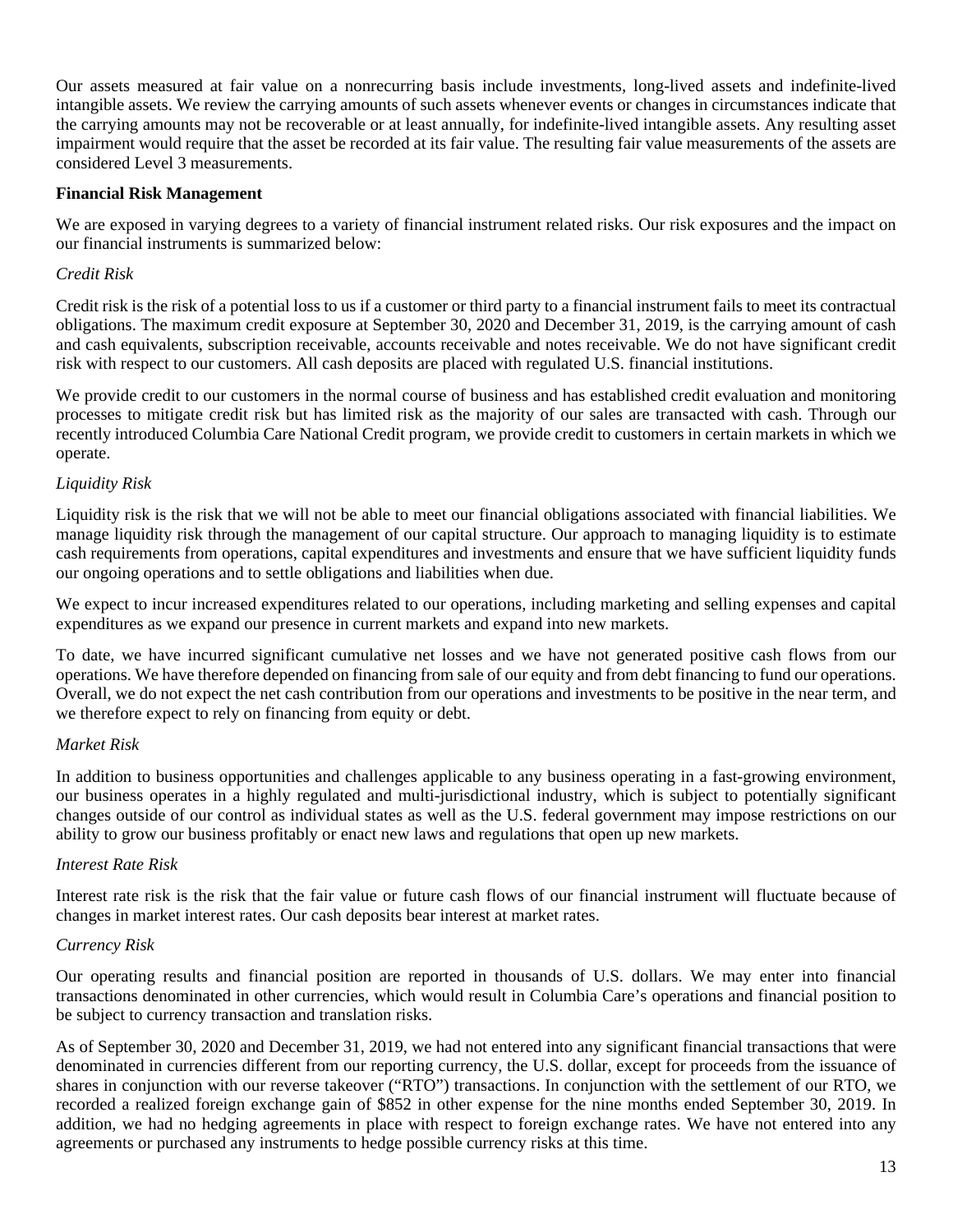### *Price Risk*

Price risk is the risk of variability in fair value due to movements in equity or market prices. We are subject to risk of prices of our products due to competitive or regulatory pressures.

### **Risk Factors**

For a detailed description of risk factors associated with Columbia Care, refer to the "Risk Factors" section of our AIF, which is available on SEDAR at www.sedar.com.

#### **Disclosure Controls and Internal Control over Financial Reporting**

In accordance with National Instrument 52-109 – *Certification of Disclosure in Issuers' Annual and Interim Filings* ("**NI 52-109**"), management is responsible for establishing and maintaining adequate Disclosure Controls and Procedures ("**DCP**") and Internal Control Over Financial Reporting ("**ICFR**").

#### *Disclosure Controls and Procedures*

In accordance with NI 52-109, management, including the Chief Executive Officer ("CEO") and the Chief Financial Officer ("CFO") of Columbia Care, have evaluated the effectiveness of the Company's DCP. Based upon the results of that evaluation, the Company's CEO and CFO have concluded that as at December 31, 2019, the Company's DCP to provide reasonable assurance that the information required to be disclosed by the Company in reports it files is recorded, processed, summarized and reported within the appropriate time periods and forms were effective.

#### *Internal control over financial reporting*

ICFR is a process designed to provide reasonable assurance regarding the reliability of financial reporting and the preparation of financial statements for external purposes in accordance with applicable IFRS. Internal control over financial reporting should include those policies and procedures that establish the following:

- maintenance of records in reasonable detail, that accurately and fairly reflect the transactions and dispositions of our assets;
- reasonable assurance that transactions are recorded as necessary to permit preparation of financial statements in accordance with applicable IFRS;
- receipts and expenditures are only being made in accordance with authorizations of management and the Board of Directors; and
- reasonable assurance regarding prevention or timely detection of unauthorized acquisition, use or disposition of our assets that could have a material effect on the financial instruments.

The Company's management, with the participation of the CEO and CFO, assessed the effectiveness of the Company's ICFR and concluded that as at December 31, 2019, the Company's ICFR was effective.

There were no changes to the Company's ICFR during the nine months ended September 30, 2020, that have materially affected, or are reasonably likely to materially affect, the Company's internal control over financial reporting.

#### *Limitations of controls and procedures*

Our management, including the CEO and CFO, believes that any DCP or ICFR, no matter how well conceived and operated, can provide only reasonable, not absolute, assurance that the objectives of the control system are met. Further, the design of a control system must reflect the fact that there are resource constraints, and the benefits of controls must be considered relative to their costs. Because of the inherent limitations in all control systems, they cannot provide absolute assurance that all control issues and instances of fraud, if any, within Columbia Care have been prevented or detected. These inherent limitations include the realities that judgements in decision-making can be faulty, and that breakdowns can occur because of simple error or mistake. Additionally, controls can be circumvented by the individual acts of some persons, by collusion of two or more people, or by unauthorized override of the control. The design of any control system also is based in part upon certain assumptions about the likelihood of future events, and there can be no assurance that any design will succeed in achieving its stated goals under all potential future conditions. Accordingly, because of the inherent limitations in a cost-effective control system, misstatements due to error or fraud may occur and not be detected.